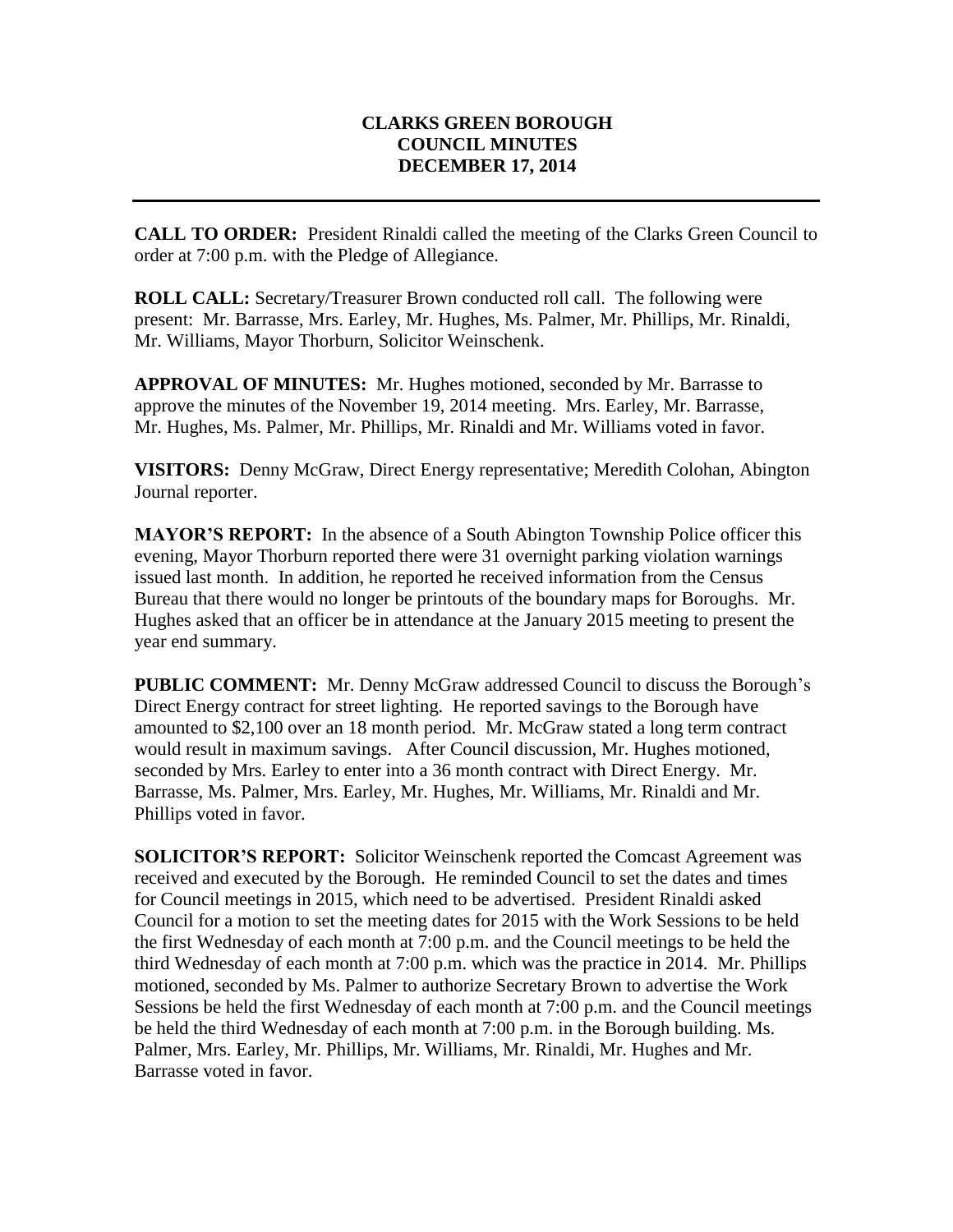**TREASURER'S REPORT AND BILL APPROVAL:** Mr. Hughes reviewed the financial statements which were filed for audit. Current fund balances are as follows:

| <b>Capital Fund Money Market</b> | \$ | 19,358.60  |
|----------------------------------|----|------------|
| General Fund Checking            |    | 227,837.32 |
| <b>General Fund Money Market</b> |    | 35,246.94  |
| Sewer Fund Checking              |    | 170,058.33 |
| <b>Sewer Fund Money Market</b>   |    | 84,931.77  |
| <b>State Funds Checking</b>      |    | 4,292.63   |
| <b>Total Checking/Savings</b>    | S  | 541,725.59 |

Mr. Hughes compared checking account balances of last month and last year. When reporting on the Borough loan balance at NBT bank, Mr. Hughes discussed the possibility of paying this loan off in 2015 depending on interest rates and the Borough cash position as there is no early payment penalty. With no questions from Council, Mr. Hughes motioned, seconded by Ms. Palmer to accept the Treasurer's Report and ratify the payment of the bills. Ms. Palmer, Mrs. Earley, Mr. Hughes, Mr. Barrasse, Mr. Rinaldi, Mr. Phillips and Mr. Williams voted in favor. Mr. Hughes then reviewed the Budget vs. Actual figures for the past 11 months. Ms. Palmer questioned the timing of receiving sewer payments. Mr. Hughes responded by stating it is not good to set a precedent for paying bills late. Mr. Hughes then presented the sewer account delinquency report and discussed sewer liens as well as sewer payments received. Mr. Hughes discussed the transfers of \$5,000.00 from the Sewer Checking account as well as the General Fund Checking account to the Capital Fund as a source of funds for Capital expenditures. Mr. Hughes motioned, seconded by Mr. Barrasse to transfer \$5,000.00 from the Sewer Checking account and \$5,000.00 from the General Fund Checking account to the Capital Account. Mrs. Earley, Mr. Phillips, Mr. Rinaldi, Mr. Hughes, Mr. Williams, Mr. Barrasse and Ms. Palmer voted in favor. Mr. Hughes then reported on a phone call the Borough office received from a Borough resident who indicated he has a late fee on his 4<sup>th</sup> Quarter 2014 sewer bill. The resident stated that he did not receive a 3rd Quarter 2014 sewer bill and is asking that his late fee be removed from his bill. Mr. Hughes motioned, seconded by Mrs. Earley to remove the late fee for this resident if the resident pays his  $3<sup>rd</sup>$  Quarter 2014 and  $4<sup>th</sup>$  Quarter 2014 sewer bill by December 31, 2014. Mr. Phillips, Mr. Williams, Mr. Rinaldi, Ms. Palmer, Mrs. Earley, Mr. Hughes and Mr. Barrasse voted in favor. Mr. Hughes then discussed the 2015 Proposed Budget. He thanked his committee, as well as Mr. Rinaldi, for their diligence working on the Budget over the past 3 months.

**PERSONNEL:** Mr. Williams reported the Holiday party for Borough staff will be held at 12:30 p.m. on Monday, December 22, 2014. Members of Council, as well as the Mayor, donated funds to pay for the Holiday party as appreciation for the work the Borough employees do.

**BUILDINGS & GROUNDS:** Mr. Phillips reported on the insulation and heating projects in the DPW garage. Mr. Barrasse noted the 220 line and the gas line are tied to each other with a zip strip and wanted to make Mr. Phillips aware of that safety issue. In addition, Mr. Barrasse reported perhaps the old heating systems could be acquired by someone who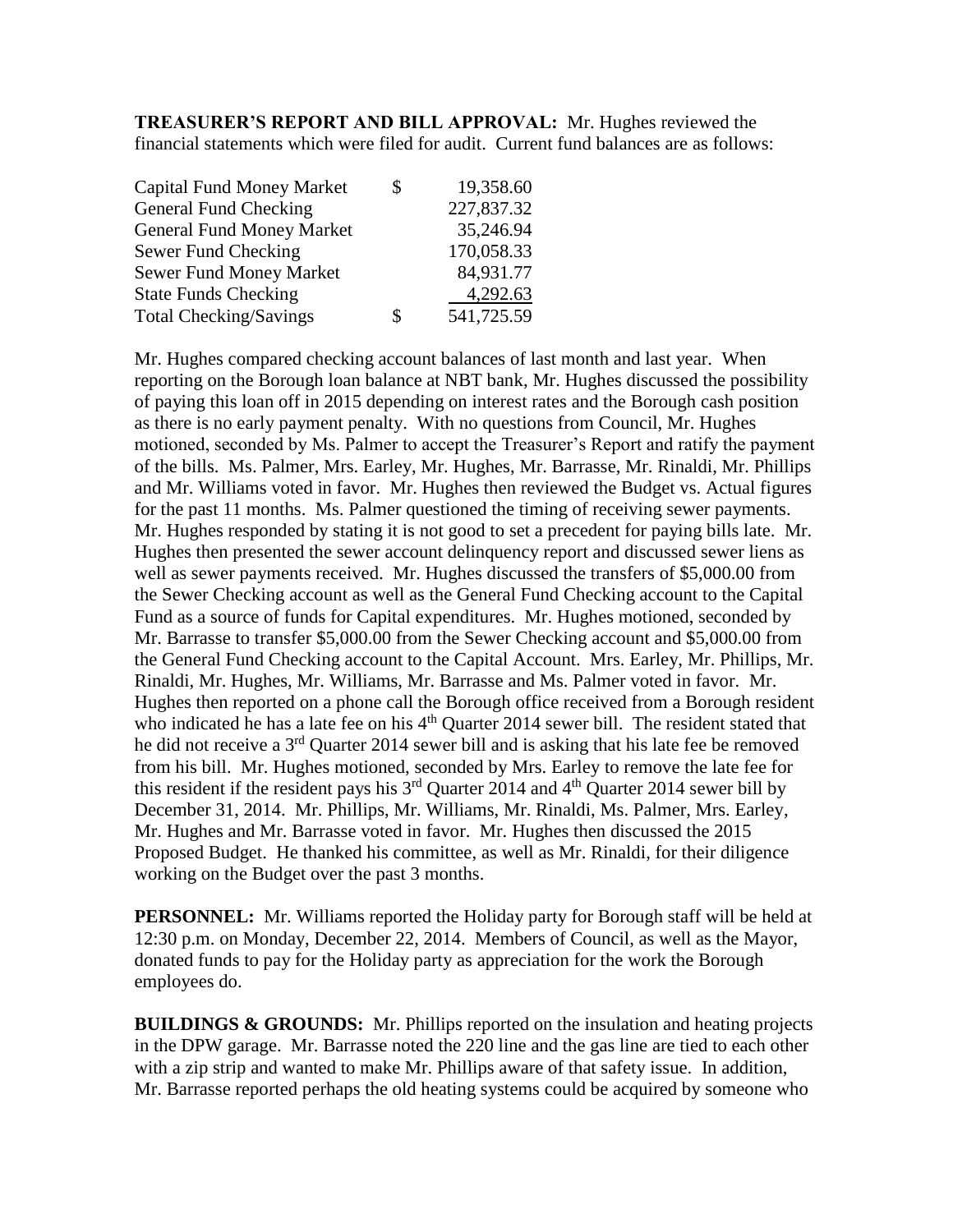was willing to make a donation for them rather than have our DPW staff dispose of them. Ms. Palmer asked if the Borough building has ever been inspected which would indicate any unsafe issues. Mr. Rinaldi reported the Assembly of God Church is having their Nativity Scene this week and that portion of Clark Street would be blocked off.

**HEALTH & SAFETY:** Mr. Barrasse reported he had a conference call with the DPW Foreman and John from Northeast Signal & Electric Company regarding the push button system for the walk signal. This cost of \$606.00 was discussed at the Work Session. This push button issue was discovered after the installation of the controller. After the DPW Foreman and Mr. Barrasse voiced their displeasure of this additional cost during the conference call, Northeast Signal agreed to reduce the current bill either by \$100.00 or \$200.00. In addition, Mr. Barrasse reported there is a new issue with the traffic loop sensor. This repair will cost approximately \$1,000.00 and can be repaired when the weather warms up.

**PUBLIC WORKS:** Mrs. Earley stated the DPW Foreman reported the DPW staff has been helping with the installation of the new heaters in the garage. The Borough Engineer, Mr. Scheuer has completed setting up the new drainage data on the DPW computer. In addition, the DPW Foreman has reported that all DPW employees are working well together.

**REFUSE & RECYCLING:** Ms. Palmer had nothing new to report. She did clarify her comments about not recycling her leaves. She said putting her leaves over the bank at her house is recycling the leaves.

**AAJRB COMMITTEE:** Ms. Palmer reported she did not attend the last Rec Board meeting. She said the most important thing going on is discussion of what to do with the leftover RACP Grant money. In addition, the Rec Board is working on the budget. Mr. Williams reported he received an e-mail indicating more RACP grant funds will be available next year.

**ACOG:** Ms. Palmer reported the members discussed whether to change the night of the meeting due to attendance. For the time being, the meeting schedule will remain the same. Mayor Thorburn inquired whether ACOG has discussed the landfill expansion issues in Dunmore. Ms. Palmer replied they had not. She mentioned many years ago ACOG worked on the 12 year plan regarding a by-pass for Clarks Summit and this will be discussed in the future.

**OLD BUSINESS:** President Rinaldi discussed committee members whose terms are expiring at the end of December 2014. He has asked council members to submit names to him of those who might be interested in serving.

**NEW BUSINESS:** President Rinaldi re-capped the accomplishments of Council members, the Mayor and the Solicitor during 2014 and thanked them, as well as Secretary Brown for their hard work throughout the year. The accomplishments included the work the Mayor did for the successful Centennial celebration. Mayor Thorburn replied that he